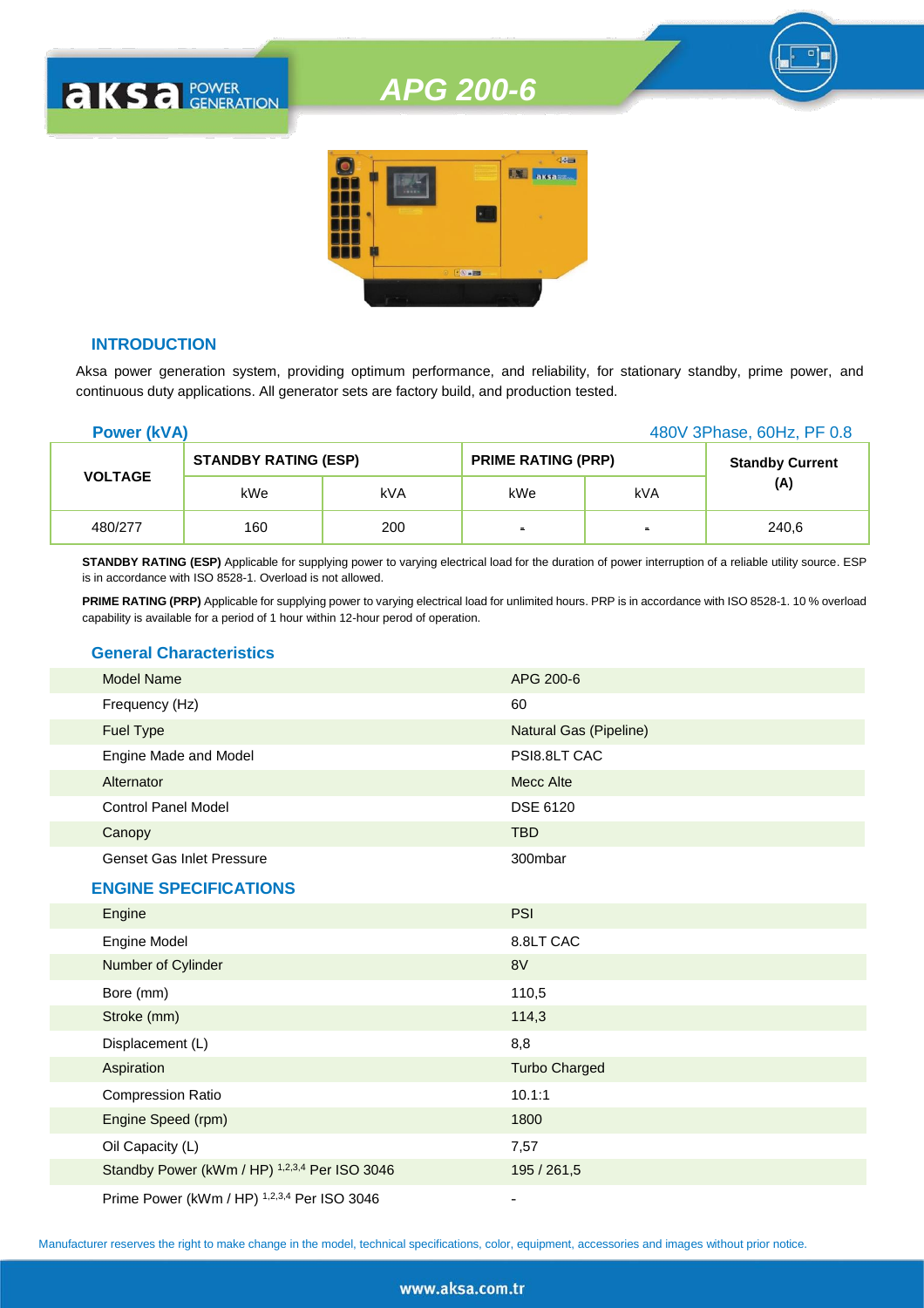

| Max. Operating pressure to EPR, mbar            | 27                            |
|-------------------------------------------------|-------------------------------|
| <b>Block Heater QTY</b>                         | 1                             |
| <b>Fuel Type</b>                                | <b>Natural Gas (Pipeline)</b> |
| Injection Type and System                       | Spark-Ignited                 |
| <b>Governor System</b>                          | <b>ECU</b>                    |
| Operating Voltage (Vdc)                         | $12 \overline{ }$             |
| <b>Cooling Method</b>                           | <b>Water Cooled</b>           |
| Cooling Fan Air Flow (m3/min) 5                 | TBD                           |
| Coolant Capacity (engine only) (L)              | 13,7                          |
| Air Filter                                      | Dry Type                      |
| Fuel Cons. With %100 Load (kg/hr / m3/hr) 3,4,6 | 39,4/55                       |
| Fuel Cons. With %75 Load (kg/hr / m3/hr) 3,4,6  | TBD                           |
| Fuel Cons. With %50 Load (kg/hr / m3/hr) 3,4,6  | TBD.                          |

#### **ALTERNATOR CHARACTERISTICS**

**AKSA POWER** 

| Manufacturer                      | Mecc Alte    |
|-----------------------------------|--------------|
| Alternator Made and Model         | ECP 34 1L/4C |
| Frequency (Hz)                    | 60           |
| Power (kVA)                       | 180          |
| Voltage (V)                       | 480          |
| Phase                             | 3            |
| A.V.R.                            | <b>DSR</b>   |
| <b>Voltage Regulation</b>         | $(+/-)1%$    |
| <b>Insulation System</b>          | H            |
| Protection                        | IP23         |
| <b>Rated Power Factor</b>         | 0.8          |
| Weight Comp. Generator (kg)       | 423          |
| Cooling Air (m <sup>3</sup> /min) | 29.2         |

#### **Canopy Dimensions**

| Length (mm) | <b>TBD</b> |  |
|-------------|------------|--|
| Width (mm)  | TBD        |  |
| Height (mm) | <b>TBD</b> |  |

1 Max load and overload ratings based on ISO 3046 gross flywheel power.

2 Technical data based on ISO 3046-1 standards of 77°F(25°C), 14.5Psia (100kPa) and 30% relative humidity.

3 Production tolerances in engines and installed components can account for power variations of ± 5%. Altitude, temperature and excessive exhaust and intake restrictions should be applied to power calculations.

4 All fuel and thermal calculations unless otherwise noted are done at ISO 3046 rated load using LHV for NG of 48.17 MJ/kg.

5 At 0.5 in-H2O of Package Restriction at STP

6.Volume calculated using density of 0.717 kg/m3 for NG, 0.51 kg/L for LPG

Manufacturer reserves the right to make change in the model, technical specifications, color, equipment, accessories and images without prior notice.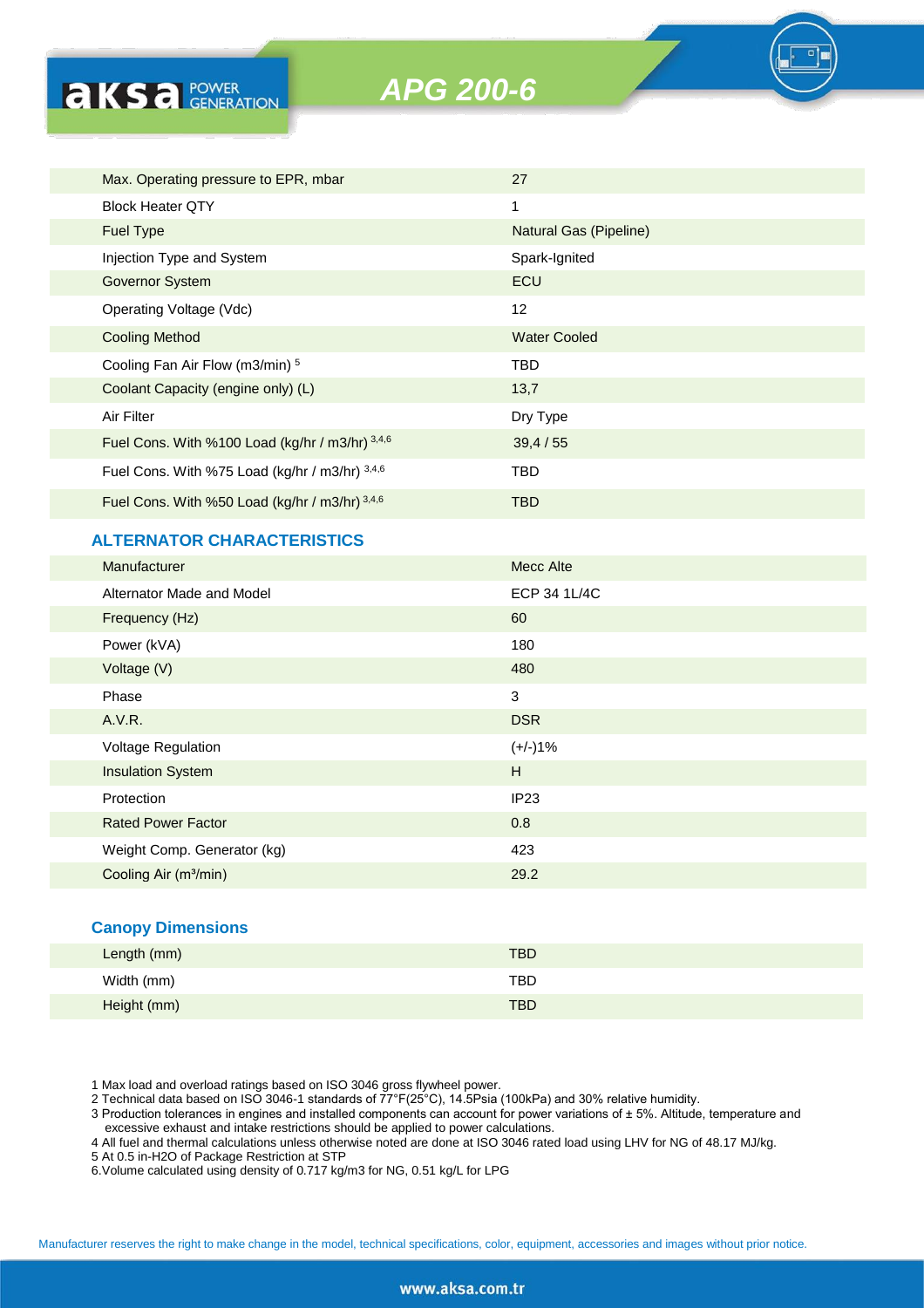## *APG 200-6*

### 7  $10$  $11$ 1 6  $13$ 3  $12$ 8  $\overline{2}$ 9 5

- **1.**Steel structures
- **2.** Emergency stop push button
- **3.** Canopy and panels made from powder coated sheet steel.
- **4.** Control panel is mounted on the baseframe. Located at the right side of the generator set
- **5.** Oil could be drained via valve and a hose
- **6.** Exhaust system in the canopy
- **7.** Special large access doors for easy maintanance
- **8.** In front and back side special large access doors for
- easy maintanance
- **9.** Base frame
- **10.** Lifting points
- **11.** The cap on the canopy provides easy accsess to radiator cap.
- **12.** Sound proofing materials
- **13.** Plastic air intake pockets.

#### **INTRODUCTION**

**AKS** *C C <b>C GENERATION* 

Sound-attenuated and weather protective enclosures for generating sets from Aksa, meet event the sound requirements and provide optimum protection from inclement weather and development by our specialist acoustic engineers. Our modular designed sound insulated canopies provide ease of access for servicing and general maintenance and interchangeable components permitting on-site repair. Enclosures are designed to optimize genset cooling performance, providing you with confidence that genset ratings and ambient capability.

#### **Control Panel**

| <b>Control Module</b>      | <b>DSE</b>    |
|----------------------------|---------------|
| Control Module Model       | DSE 6120      |
| <b>Communication Ports</b> | <b>MODBUS</b> |



#### **Devices**

DSE, model 6120 Auto Mains Failure control modüle, Battery charger input 198-264 volt, output 27,6 V 5 A (24 V) or 13,8 Volt 5A (12V), Emergency stop push button and fuses for control circuits

#### **CONSTRUCTION and FINISH**

Comonents installed in sheet steel enclosure.

Phosphate chemical, pre-coating of steel provides corrosion resistant surface

Polyester composite powder topcoat forms high gloss and extremely durable finish

Lockable hinged panel door provides for easy component access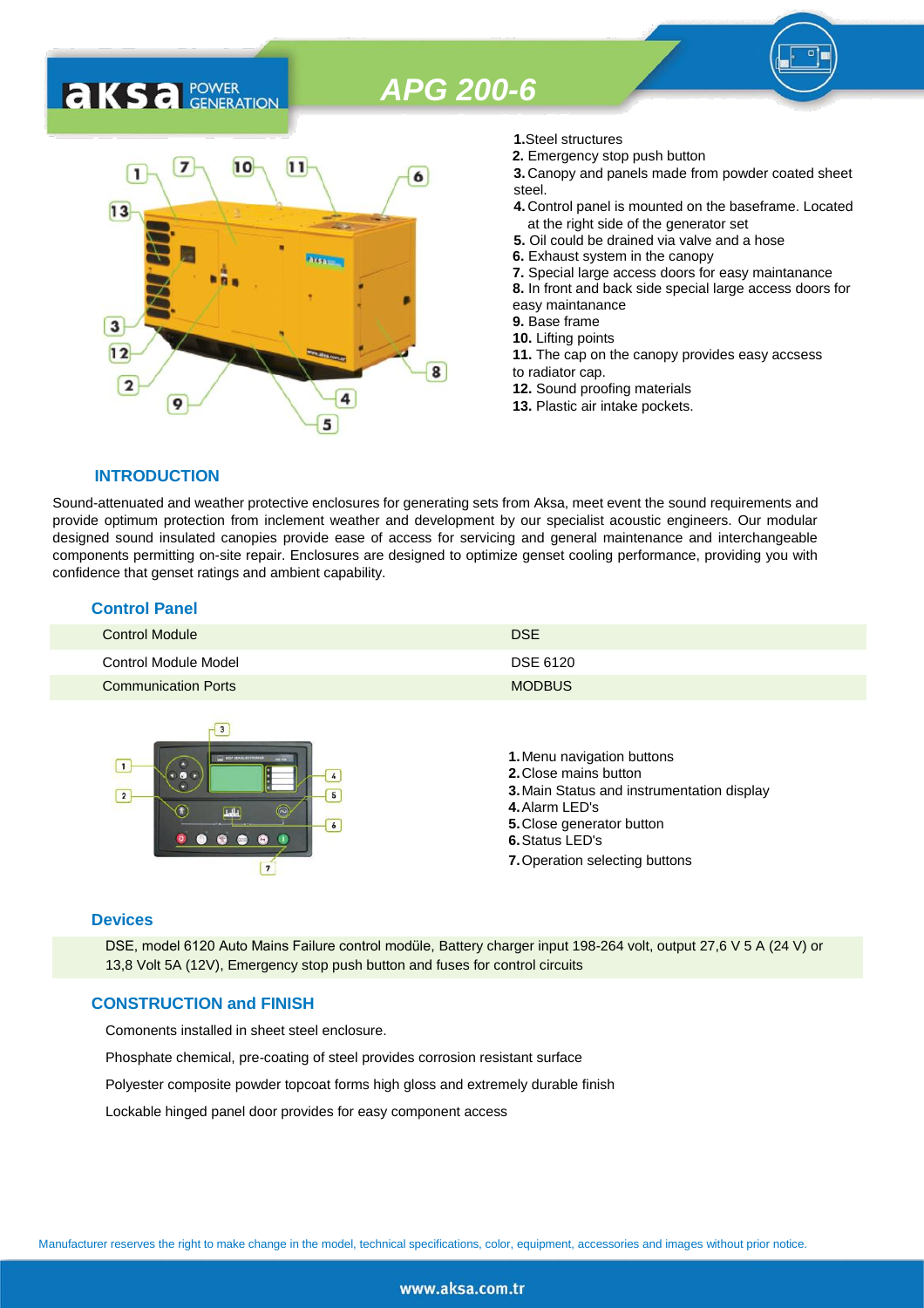# **AKS** *C C <b>C GENERATION*

#### **INSTALLATION**

Control panel is mounted on baseframe with steel stand. Located at the right side of the generator set (When you look at the Gen.Set. from Alternator).

#### **GENERATING SET CONTROL UNIT**

The DSE 6120 module has been designed to monitor generator frequency, volt, current, engine oil pressure, coolant temperature running hours and battery volts.

Module monitors the mains supply and switch over to the generator when the mains power fails.

The DSE6120 also indicates operational status and fault conditions, Automatically shutting down the Gen. Set and giving true first up fault condition of Gen. Set failure.The LCD display indicates the fault.

#### **STANDARD SPECIFICATIONS**

- Microprocessor controlled.
- LCD display makes information easy to read
- Automatically transfers between mains (utilty) and generator power.
- Manual programming on front panel.
- User-friendly set-up and button layout. communications via RS232, RS485 and ethernet.
- Remote start.
- Event logging (50) showing date and time.
- Controls: Stop/Reset, Manual, Auto, Test, Start, buttons. An additional push button next to the LCD display is used to scroll

through the modules' metering display.

#### **Instruments**

ENGINE Engine speed Oil pressure Coolant temperature Run time Battery volts Configurable timing **GENERATOR** Voltage (L-L, L-N) Current (L1-L2-L3) Frequency Gen.Set ready Gen.Set enabled MAINS Gen.Set ready

Gen.Set enabled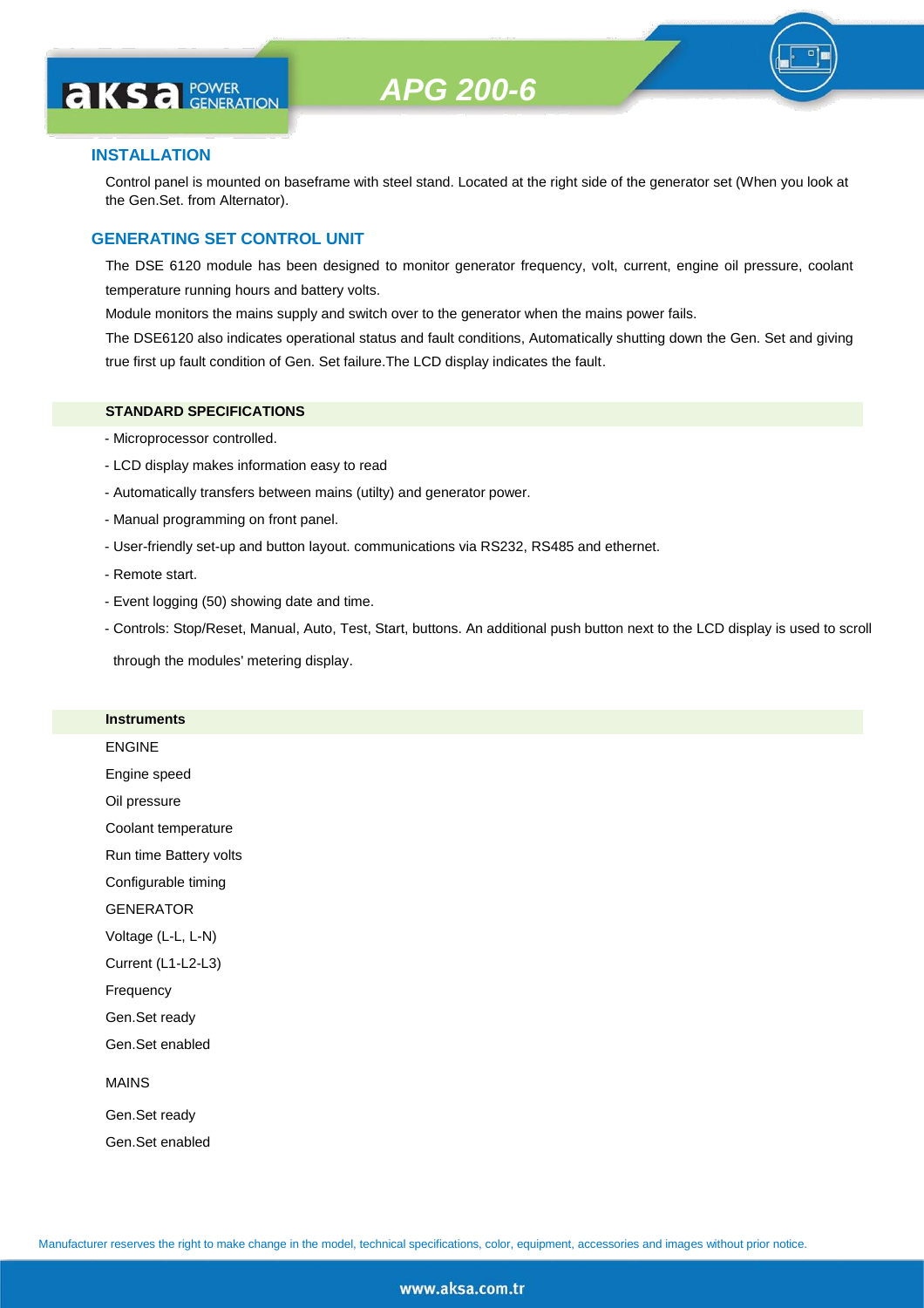# **AKS** *C C <b>C GENERATION*





Charge failure

Battery Low/High voltage

Fail to stop

Low/High generator voltage

Under/over generator frequency

Over /Under speed

Low oil pressure

High coolant temperature.

#### SHUT DOWNS

Fail to start Emergency stop Low oil pressure High coolant temperature Over /Under speed Under/Over generator frequency Under/over generator voltage

Oil pressure sensor open

ELECTRICAL TRIP

Generator over current

#### **Options**

Flexible sensor can be controlled with temperature, pressure, percentage (warning/shutdown/electrical trip) Local setting parameters and monitoring from PC to control module with USB connection (max 6 m)

#### **Standards**

Elecrical Safety / EMC compatibility BS EN 60950 Electrical business equipment BS EN 61000-6-2 EMC immunity standard BS EN 61000-6-4 EMC emission standard

#### **STATIC BATTERY CHARGER**

Battery charger is manufactured with switching-mode and SMD technology and it has high efficincy.

Battery charger models' output V-I characteristic is very close to square and output is 5 amper, 13,8 V for 12 volt and 27,6 V for 24 V . Input 198 - 264 volt AC.

The charger is fitted with a protection diode across the output.

Charge fail output is available.

Connect charge fail relay coil between positive output and CF output.

They are equipped with RFI filter to reduce electrical noise radiated from the device

Galvanically isolated input and output typically 4kV for high reliability